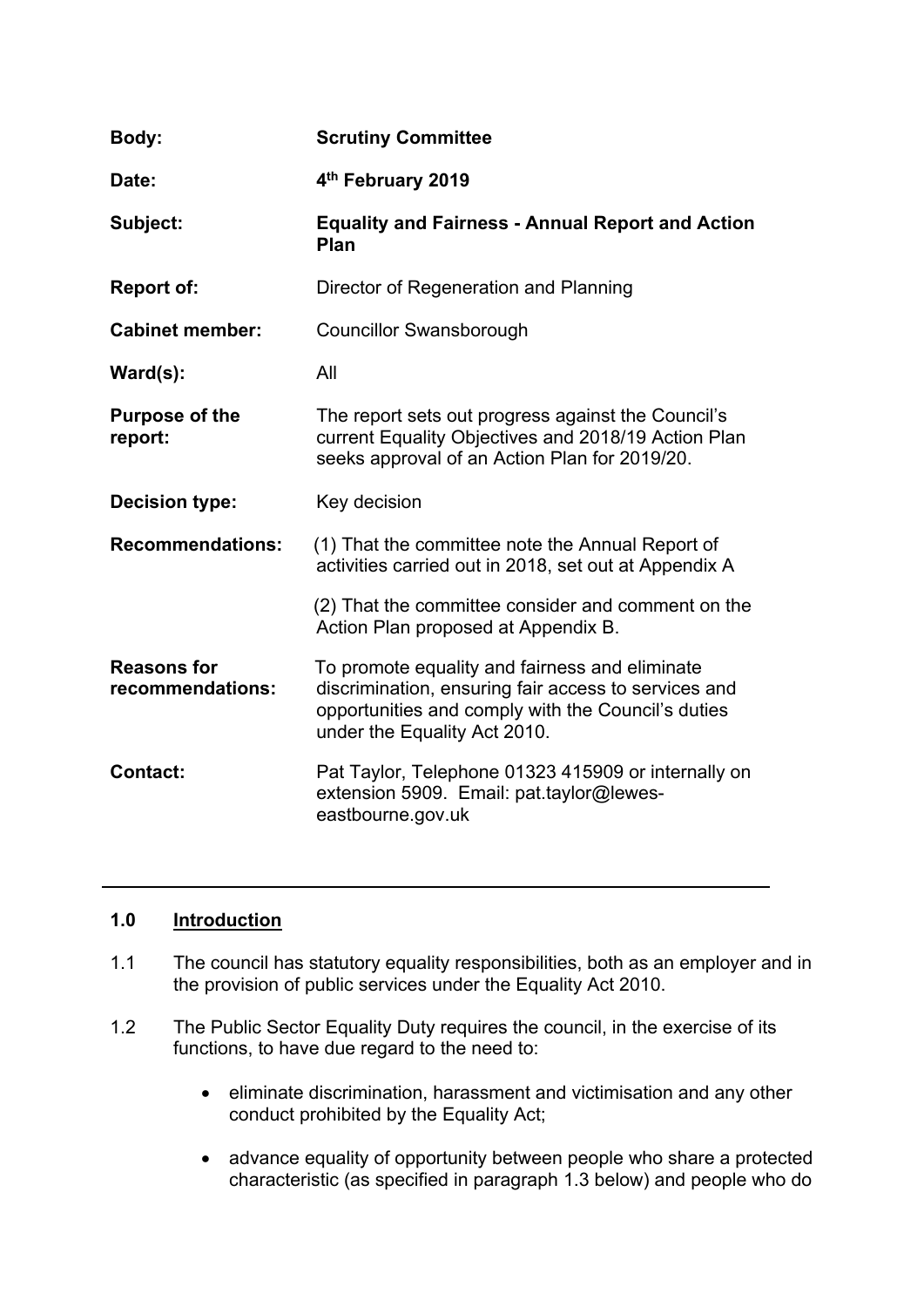not share it (for example by meeting specific needs; minimising difficulties faced or encouraging participation in public life); and

- foster good relations between people who share a protected characteristic and people who do not share it.
- 1.3 The protected characteristics covered by the Equality Duty are:
	- age
	- disability
	- gender reassignment
	- marriage and civil partnership (but only in respect of eliminating unlawful discrimination)
	- pregnancy and maternity
	- race this includes ethnic or national origins, colour or nationality
	- $\bullet$  religion or belief this includes lack of belief
	- sex (gender)
	- sexual orientation

# **2.0 Background**

- 2.1 Specific duties which came into force in 2011 require public bodies, such as the council, to publish information annually which shows their compliance with the general Equality Duty. This report details progress against EBC's Equality Objectives during 2018/19 and summarises some of the equality related work undertaken. This enables Members to scrutinise the council's work in this area, and ensure that the council is fulfilling this duty.
- 2.2 The council reviewed its Equality Objectives in 2017/18 and agreed the following objectives at its meeting on 7<sup>th</sup> February 2018:

**Objective 1:** We will ensure that equality and diversity is at the heart of everything we do and that good practice is embedded in the councils' culture and work.

**Objective 2:** We will build respect and understanding of each other across our communities by working with them to tackle prejudice, discrimination and hate crime.

**Objective 3:** We will promote fairness and accessibility.

# **3.0 Annual Report 2018/19**

- 3.1 Phase 2 of the Joint Transformation Programme was completed early in 2018 with the establishment of integrated service delivery teams working across both Eastbourne and Lewes councils.
- 3.2 To support the integration of services a Joint Equality and Fairness Planning Group has been established to enable senior officers to review the council's work on equality and fairness, and oversee the process for assessing the impact of decisions and services on groups protected under the Equality Act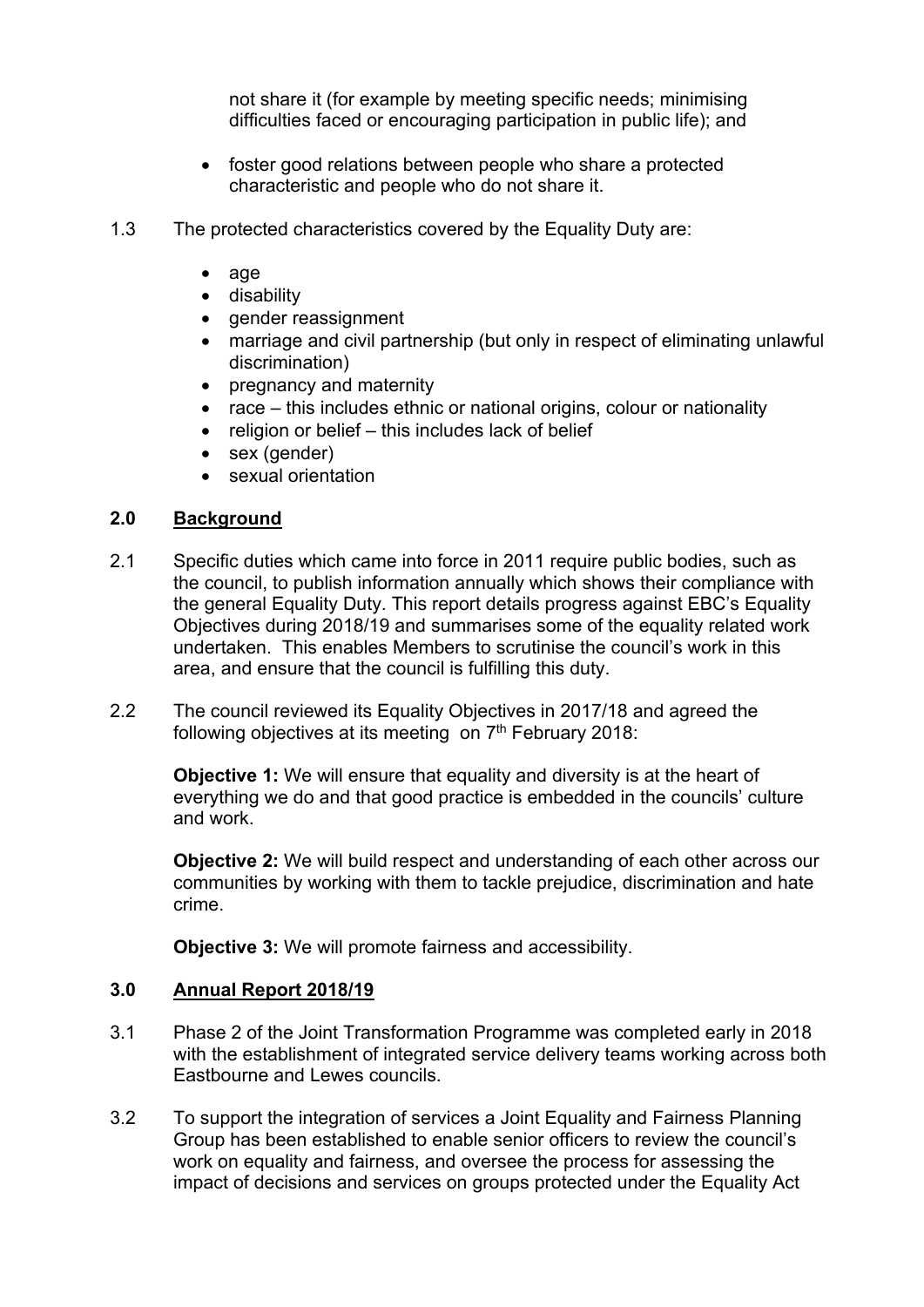and identified as needing particular consideration.

- 3.3 In addition a Joint Equality and Fairness Stakeholder Group has met to provide an external view from members from a range of protected groups across both Eastbourne and Lewes on the council's policies and services. This group has reviewed proposals and contributed comments on these and on service reviews in development.
- 3.4 Work to align policies and procedures has been undertaken during this year with a number of joint policies and procedures presented to Members for their consideration and approval. These have all been supported by Equality and Fairness analyses.
- 3.5 Key policies and procedures reviewed and assessed during the year for their impact on groups protected under the Equality Act were the:
	- Christmas Working Policy
	- Flexitime Policy
	- Travel Policy
	- Joint Agile Working Policy
	- Equality Monitoring Policy
	- Safeguarding Policy
	- Code of Conduct
	- Dignity at Work Policy
	- Recruitment Policy
	- Unreasonable and unreasonably persistent complainant policy
	- JTP Phase 3 consultation and restructure process.
- 3.6 In addition to these policy reviews, service teams within the councils have begun reviewing their functions and how these impact on groups protected under the Equality Act. An update on progress is included within the Action Plan update at Appendix A.
- 3.7 A programme of staff training was developed and delivered during the year covering:
	- Equality and Fairness delivered to all service delivery staff
	- Equality and Fairness analysis and reviews for staff responsible for service development, reporting and service reviews
	- Access training delivered to Neighbourhood First staff to enable them to carry out inspections and audits.
- 3.8 The council has also considered a range of planning policies and development proposals, and policies designed to address environmental issues. Officers work closely with the Disability Involvement Group to ensure all new developments address the needs of disabled people.
- 3.9 The council also published its Gender Pay Gap report in April 2018. As reported in June 2018, this showed that, at 31st March 2017, the council's workforce consisted of 488 women and 423 men. The figures showed that the council had a mean gender pay gap of 3.5% and a median pay gap of -8.6%. There was a reasonably even, but not equal percentage of men and women in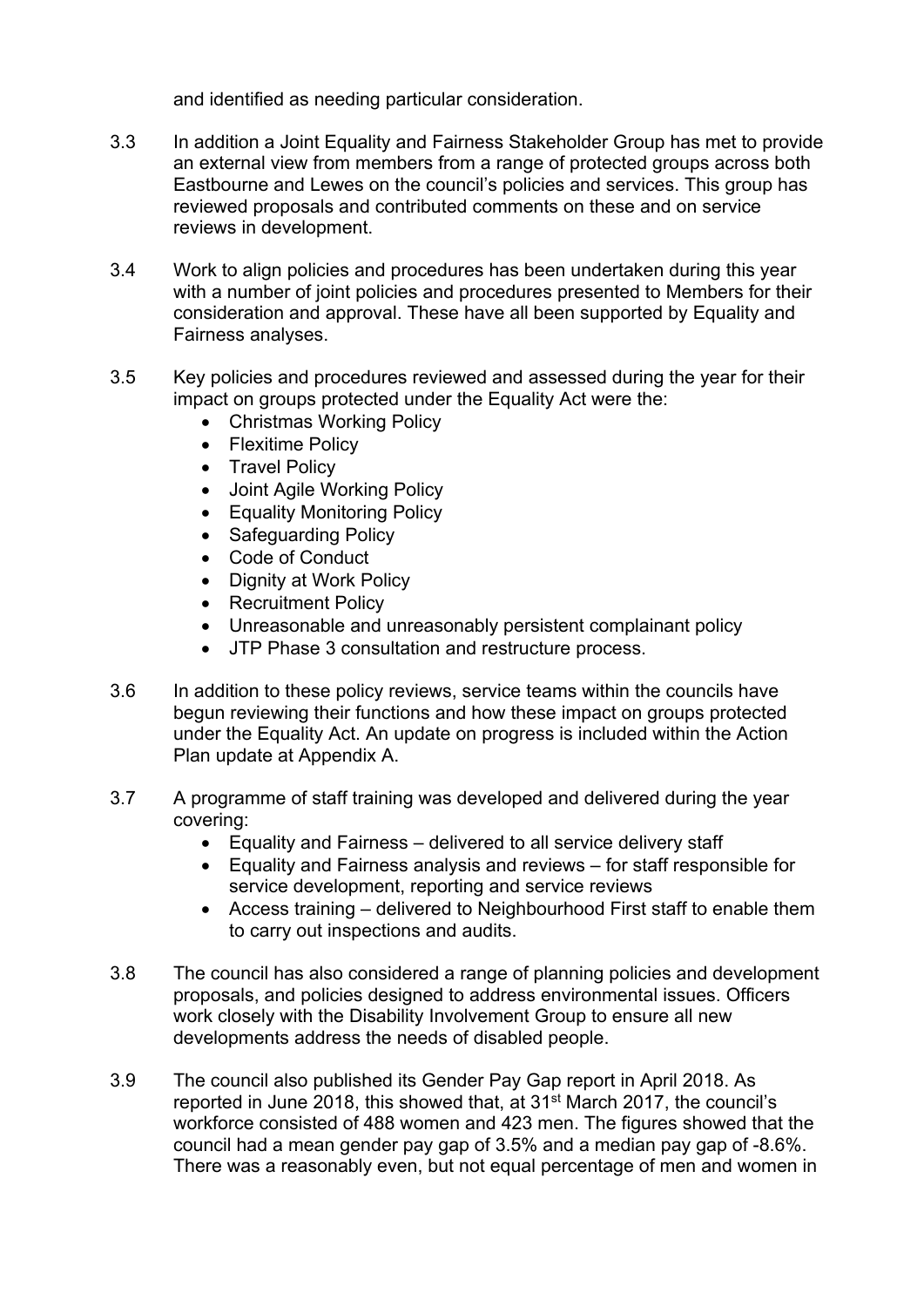posts in the lower quartile, the lower middle quartile and the upper quartile. In the upper middle quartile there are significantly more females.

- 3.10 As well as the policy and service reviews carried out, which are designed to eliminate discrimination and to advance equality of opportunity, the council has continued its work to foster positive relations between protected groups and other community members. The council does this through its engagement with the Disability Involvement Group, Faiths Forum and Eastbourne Cultural Involvement Group in particular and maintains close working relationships with the BourneOut LGBT, the Seniors Forum, the Youth partnership and other voluntary and community organisations working with members of protected groups.
- 3.11 The council also targets grant funding at projects designed the promote the inclusion of those protected under the Equality Act in community activities and has, in addition, supported a number of events this year:
	- The Good Life Show organised by the Seniors Forum
	- Eastbourne Pride
	- Health in Mind
	- Eastbourne Cultural Involvement Group Learning Event
	- Eastbourne Disabled Access Day.

We have also continued to organise a major public event to commemorate Holocaust Memorial Day and continue to support World Aids Day.

3.12 The council's work with Syrian refugees also continues. In 2018/19 the Council identified housing in Eastbourne for four families comprising twenty one people, ensured they had basic furniture and equipment they would need, and arranged transport from the airport, translation services and appointments with key services, such as GP surgeries, schools, colleges, job centres and banks. We continue to provide ongoing, intensive support, in partnership with the statutory services and voluntary organisations to help them integrate into their communities with a particular focus on English language learning and pathways into work. We have been offered a further three properties and are on track to meet our government target to house forty individuals by the Spring 2019.

## **4.0 Action Plan 2019/20**

- 4.1 Following council's adoption of the new Joint Equality Monitoring policy in 2018, a key task in 2019/20 will be the review of equality monitoring data collected within our different services. The council needs to ensure that the new systems developed for recording service activity and outcomes are recording and reporting on equality data appropriately and in line with the policy.
- 4.2 Work reviewing the impact on different members of our community of council services will also continue with a full programme of service reviews..
- 4.3 The council is also committed to continuing its engagement with members and representatives of groups protected under the Equality Act.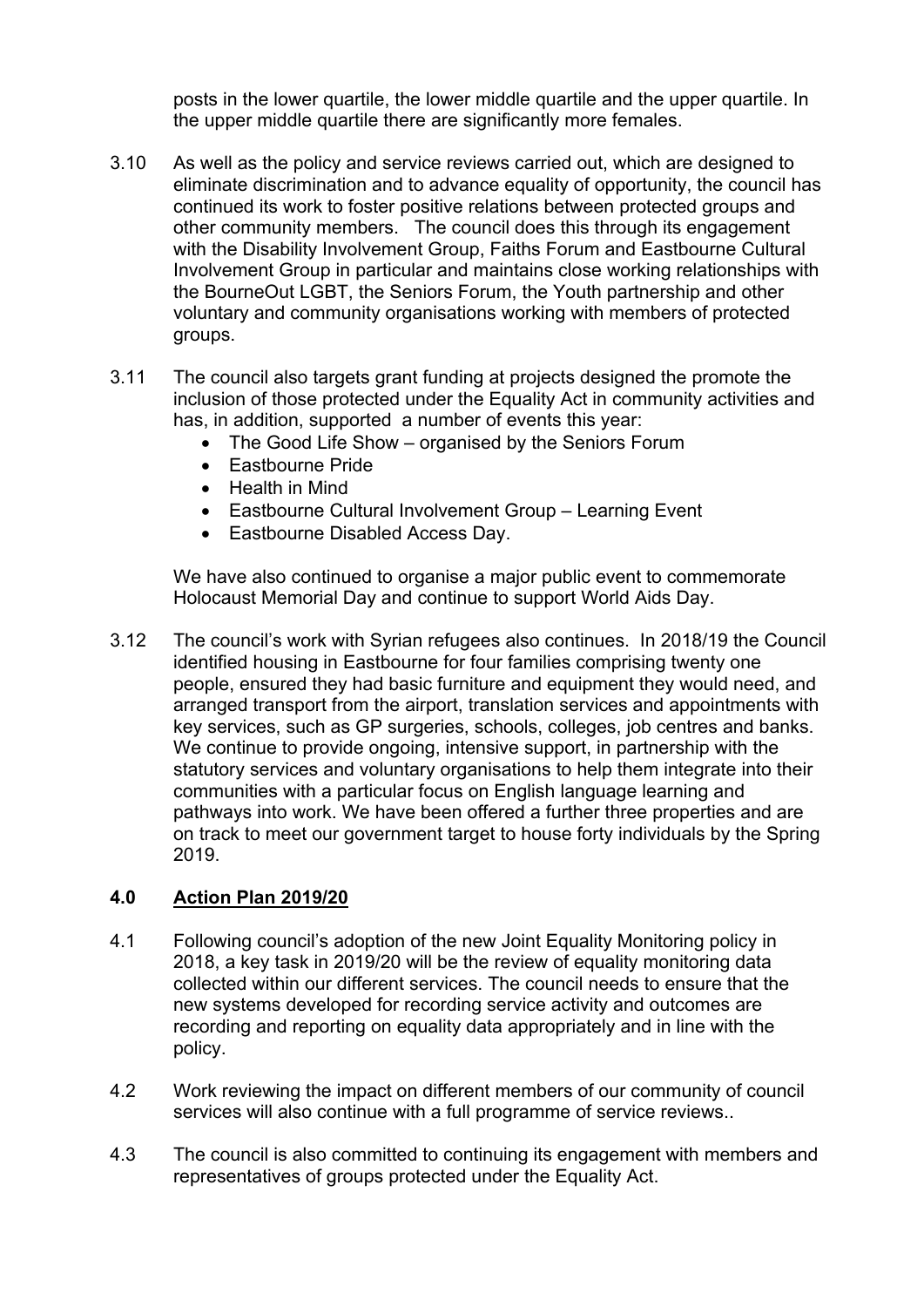- 4.4 We will also continue our work with a range of partners to promote awareness of Domestic Abuse through the White Ribbon Campaign and will review our own policies and procedures, and contribute to the development of a local domestic abuse strategy and commissioning plans.
- 4.5 The action plan proposed for 2019/20 is attached at Appendix B.

## **5.0 Consultation**

- 5.1 The council consulted on its Equality and Fairness Policy and Equality Objectives in 2017 and has consulted on its Equality Monitoring Policy in 2018. Comments received were considered and amendments incorporated into the final policies and objectives at that stage.
- 5.2 Officers will continue consulting with members of the Equality and Fairness Planning Group and Stakeholder group on proposals and service delivery during the coming year in line with the procedures established for this in 2018.

## **6.0 Resource Implications**

**6.1** There are no additional financial costs associated with this report. The proposal to integrate governance and procedures for overseeing compliance with the Council's duties under the Equality Act is in line with the broader project to integrate Eastbourne Borough Council and Lewes District Council services to realise savings through the efficient use of resources.

## **7.0 Legal Implications**

7.1 Under the Public Sector Equality Duty the council is required to publish information annually which shows their compliance with the general Equality Duty. This report enables Members to scrutinise the council's and ensure the council complies with this duty.

## **8.0 Risk Management Implications**

- 8.1 The following risks will arise if the recommendations set out at 13.1 below are no
	- Failure to comply with statutory obligations under the Equality Act 2010 and
	- Increased risk of incurring vicarious liability for acts of discrimination, harassment or victimisation in the event of litigation.

No new risks will arise if the recommendations are implemented.

## **9.0 Implications for Equality and Fairness**

9.1 This report is designed to meet the Council's duties under the Equality Act. An Equality and Fairness Analysis has been completed and is available with the Equality and Fairness Analysis – please contact report author